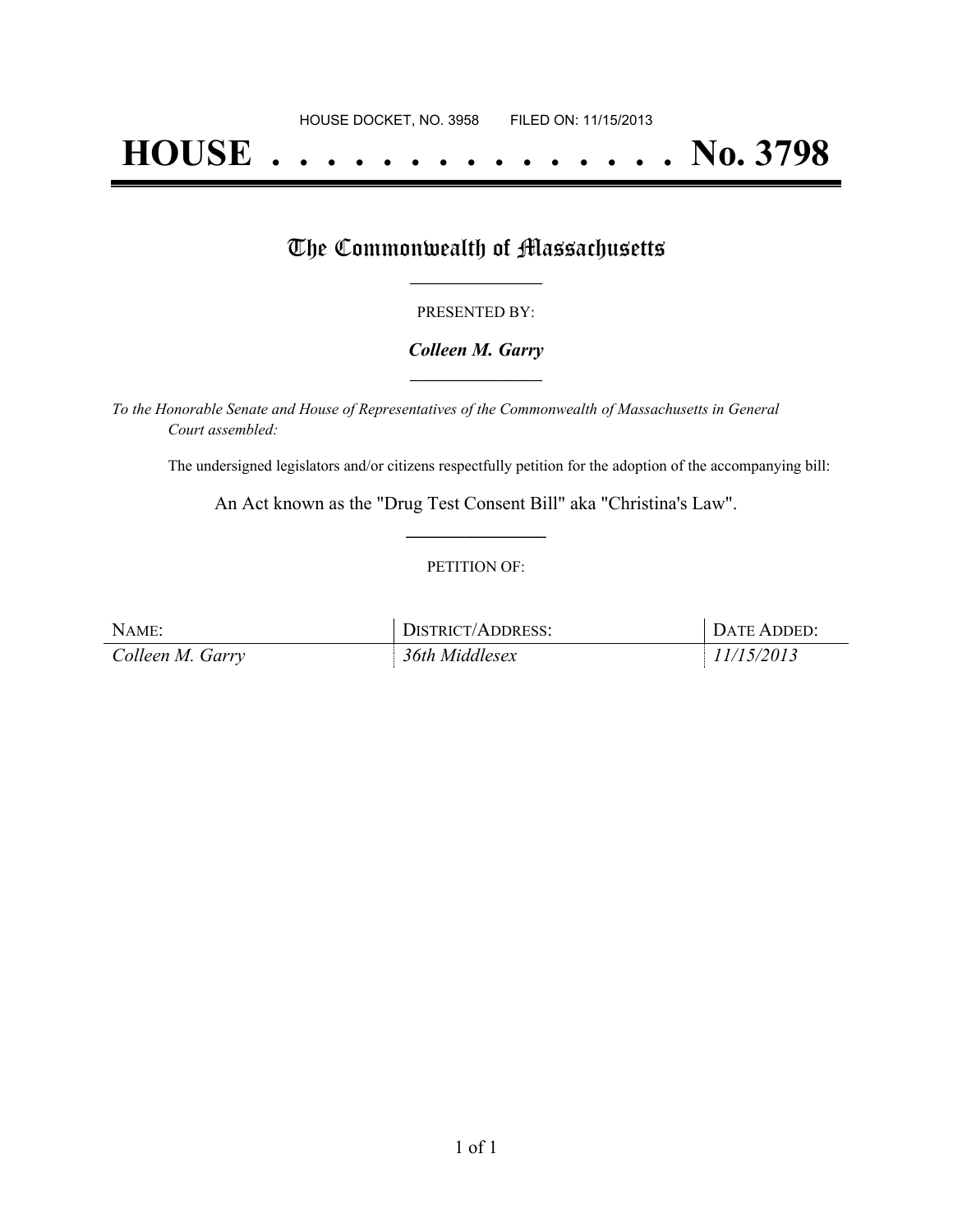## **HOUSE . . . . . . . . . . . . . . . No. 3798**

By Miss Garry of Dracut, a petition (subject to Joint Rule 12) of Colleen M. Garry relative to the penalties for operating a motor vehicle while under the influence of alcohol or controlled substances. The Judiciary.

### The Commonwealth of Massachusetts

**\_\_\_\_\_\_\_\_\_\_\_\_\_\_\_ In the Year Two Thousand Thirteen \_\_\_\_\_\_\_\_\_\_\_\_\_\_\_**

An Act known as the "Drug Test Consent Bill" aka "Christina's Law".

Be it enacted by the Senate and House of Representatives in General Court assembled, and by the authority *of the same, as follows:*

 Section 1. This bill may be known as the "Drug Test Consent Bill" aka "Christina's 2 Law".

 (1)(a)(1) Whoever, upon any way or in any place to which the public has a right of access, or upon any way or in any place to which members of the public have access as invitees or licensees, operates a motor vehicle with a percentage, by weight, of alcohol in their blood of eight one-hundredths or greater, or while under the influence of any drug, which is defined as: any substance which when taken into the human body can impair the ability of the person to operate a motor vehicle safely, shall be punished by a fine of not less than five hundred nor more than five thousand dollars or by imprisonment for not more than two and one-half years, or both such fine and imprisonment.

 Section 2. Section 24(f) of Chapter 90 of the General Laws is here by amended by striking the subsection in its entirely and replacing it with the following paragraph:

 (f)( (1) Whoever operates a motor vehicle upon any way or in any place to which the public has right to access, or upon any way or in any place to which the public has access as invitees or licensees, shall be deemed to have consented to submit to chemical tests or analyses of his/her breath, urine or blood in the event that he/she is arrested for operating a motor vehicle while under the influence of intoxicating liquor, or of any substance which when taken into the human body can impair the ability of the person to operate a motor vehicle safely: provided, however, that no such person shall be deemed to have consented to a blood test or tests unless such person has been brought for treatment to a medical facility licensed under the provisions of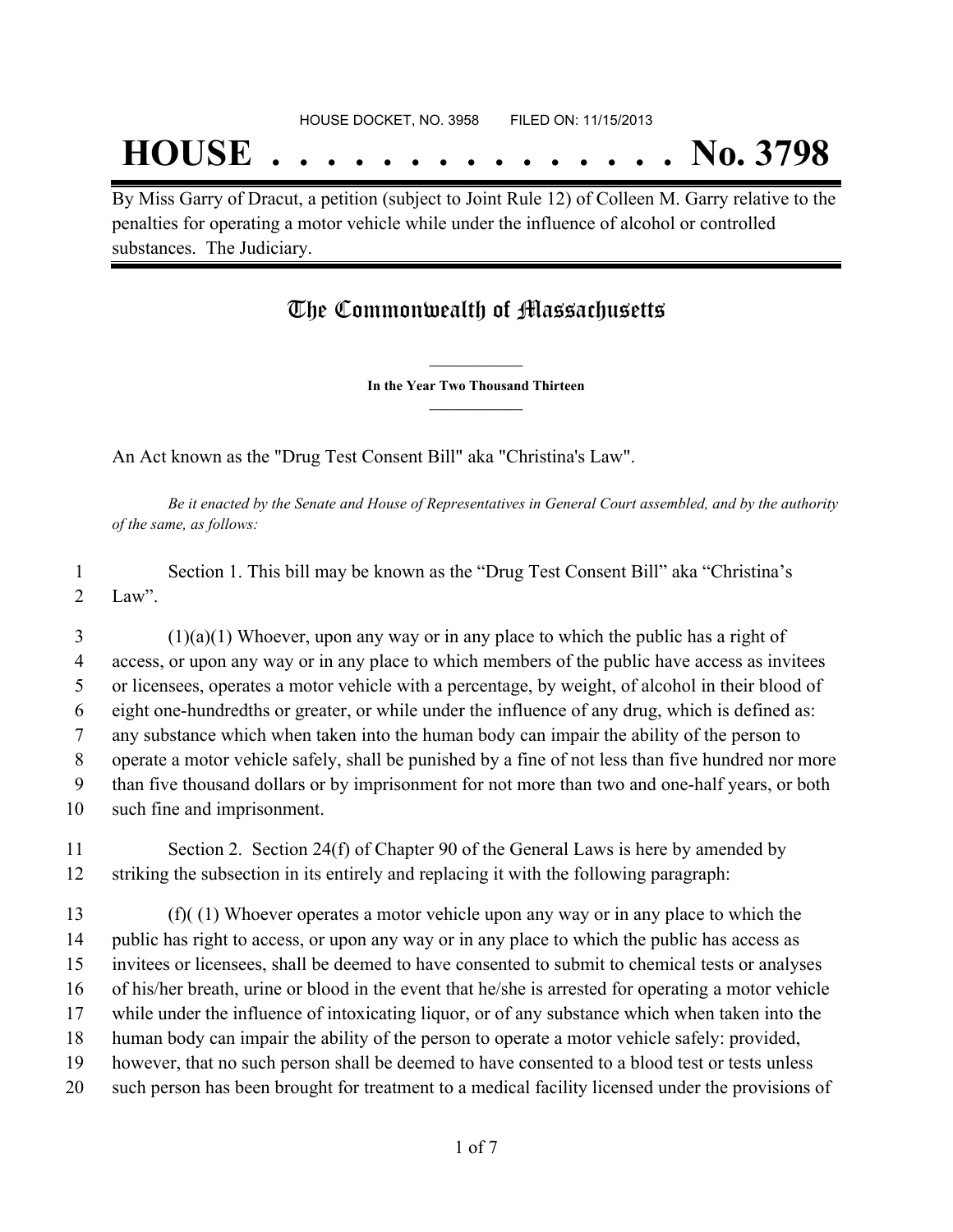section 51 of chapter 111; and provided, further, that no person who is affected with hemophilia, or any other condition requiring the use of anticoagulants , shall be deemed to have consented to a withdrawal of blood. Such test or tests shall be administered at the direction of a police officer, as defined in section 1 of chapter 90C, having reasonable grounds to believe that the person arrested has been operating a motor vehicle upon such way or place while under the influence of intoxicating liquor, or of any substance which when taken into the human body can impair the ability of the person to operate a vehicle safely. If the person arrested refuses to submit to chemical and/or physical tests required by the officer, after having been informed that his/her license or permit to operate motor vehicles or right to operate motor vehicles in the Commonwealth shall be suspended for a period of at least 180 days and up to a lifetime loss, for each refusal, no such test or analysis shall be made, except by order of the court, and he/she shall have his/her license or right to operate suspended in accordance with this paragraph for a period of 180 days; provided, that each suspension for a refusal under this section shall run consecutively; provided, further, that any person who is under the age of 21 years or who has been previously convicted of a violation under this section, subsection (a) of section 24G, operating a motor vehicle with a percentage by weight of blood alcohol of eight one-hundredths or greater, or while under the influence of intoxicating liquor, or of any substance which when taken into the human body impairs the ability of the person to operate a motor vehicle safely, in violation of subsection (b) of said section 24G, section 24L or subsection (a) of section 8 of chapter 90B, section 8A or 8B of said chapter 90B, or section 13 ½ of chapter 265 or a like violation by a court of any other jurisdiction shall have his/her license or right to operate suspended forthwith for a period of 3 years for each refusal; provided, further, that any person previously convicted of 2 such violations shall have his/her license or right to operate suspended forthwith for a period of 5 years for each refusal; and provided, further, that a person previously convicted of 3 or more such violations shall have his/her license or right to operate suspended forthwith for life based upon each refusal. If a person refuses to submit to any such tests or analyses after having been convicted of a violation of section 24L, the registrar shall suspend his/her license or right to operate for 10 years for each refusal. If a person refuses to submit to any such tests or analyses after having been convicted of a violation of subsection (a) of section 24G, operating a motor vehicle with a percentage by weight of blood alcohol of eight one- hundredths or greater, or while under the influence of intoxicating liquor in violation of subsection (b) of said section 24G, or section 13 ½ of chapter 265, the registrar shall revoke his/her license or right to operate for life for each refusal. If a person refuses to take any test under this paragraph, the police shall:

 i. Immediately, on behalf of the registrar, take custody of such person's license or right to operate issued by the Commonwealth.

 ii. Provide to each person who refuses a test, on behalf of the registrar, a written notification of suspension in a format approved by the registrar; and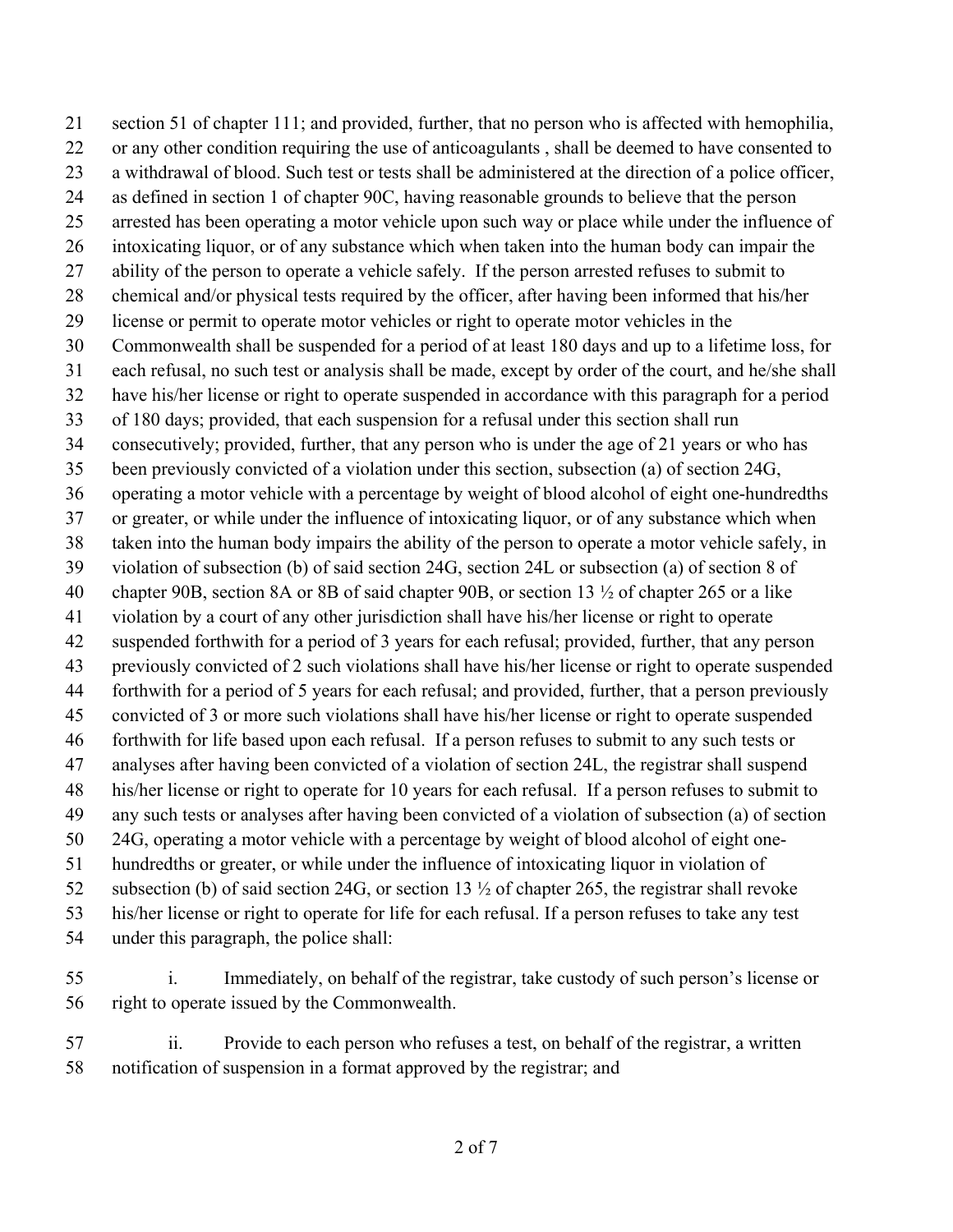iii. Impound the vehicle being driven by the operator and arrange for the vehicle to be impounded for a period of 12 hours after the operator's refusal, with the costs for the towing, storage and maintenance of the vehicle to be borne by the operator.

 The police officer before whom any such refusal was made shall, within 24 hours, prepare a report of each refusal. Each report shall be made in a format approved by the registrar and shall be made under the penalties of perjury by the police officer before whom such refusal was made. Each report shall set forth the grounds for the officer's belief that the person arrested had been under the influence of intoxicating liquor, or any substance which when taken into the human body can impair the ability of the person to operate a motor vehicle safely, and shall state that such a person had refused to submit to one or more chemical tests or analyses when requested by the officer to do so, such refusal or refusals having been witnessed by another person other than the defendant. Each report shall identify the police officer who requested the chemical test or analysis and the other person witnessing the refusal. Each report shall be sent forthwith to the registrar along with a copy of the notice of intent to suspend in a form, including electronic or otherwise, that the registrar deems appropriate. A license or right to operate which has been confiscated pursuant to this subparagraph shall be forwarded to the registrar forthwith. The report shall constitute prima facie evidence of the facts set forth therein at any administrative hearing regarding the suspension specified in this section.

 The suspension of a license or right to operate shall become effective immediately upon receipt of the notification of suspension from the police officer. A suspension for a refusal of either a chemical test or analyses of breath, urine or blood shall run consecutively and not concurrently, both as to any additional suspension periods arising from the same incident, and as to each other.

 No license or right to operate shall be restored under any circumstances and no restricted or hardship permits shall be issued during the suspension period imposed by this paragraph; provided, however, that the defendant may immediately upon the entry of a not guilty finding or 85 dismissal of all charges under this section, section 24G, section 24L, or section 13  $\frac{1}{2}$  of chapter 265, and in the absence of any other alcohol or drug related charges pending against said defendant, apply for and be immediately granted a hearing before the court which took final action on the charges for the purpose of requesting the restoration of said license. At said hearing, there shall be a rebuttable presumption that said license be restored, unless the Commonwealth shall establish, by a fair preponderance of the evidence, that restoration of said license would likely endanger the public safety. In all such instances, the court shall issue written findings of fact with its decision.

 (2) If a person's blood alcohol percentage is not less than eight one-hundredths, or the person is under the age of 21 years and his/her blood alcohol percentage is not less than two one-hundredths, or if a person is under the influence of any substance which when taken into the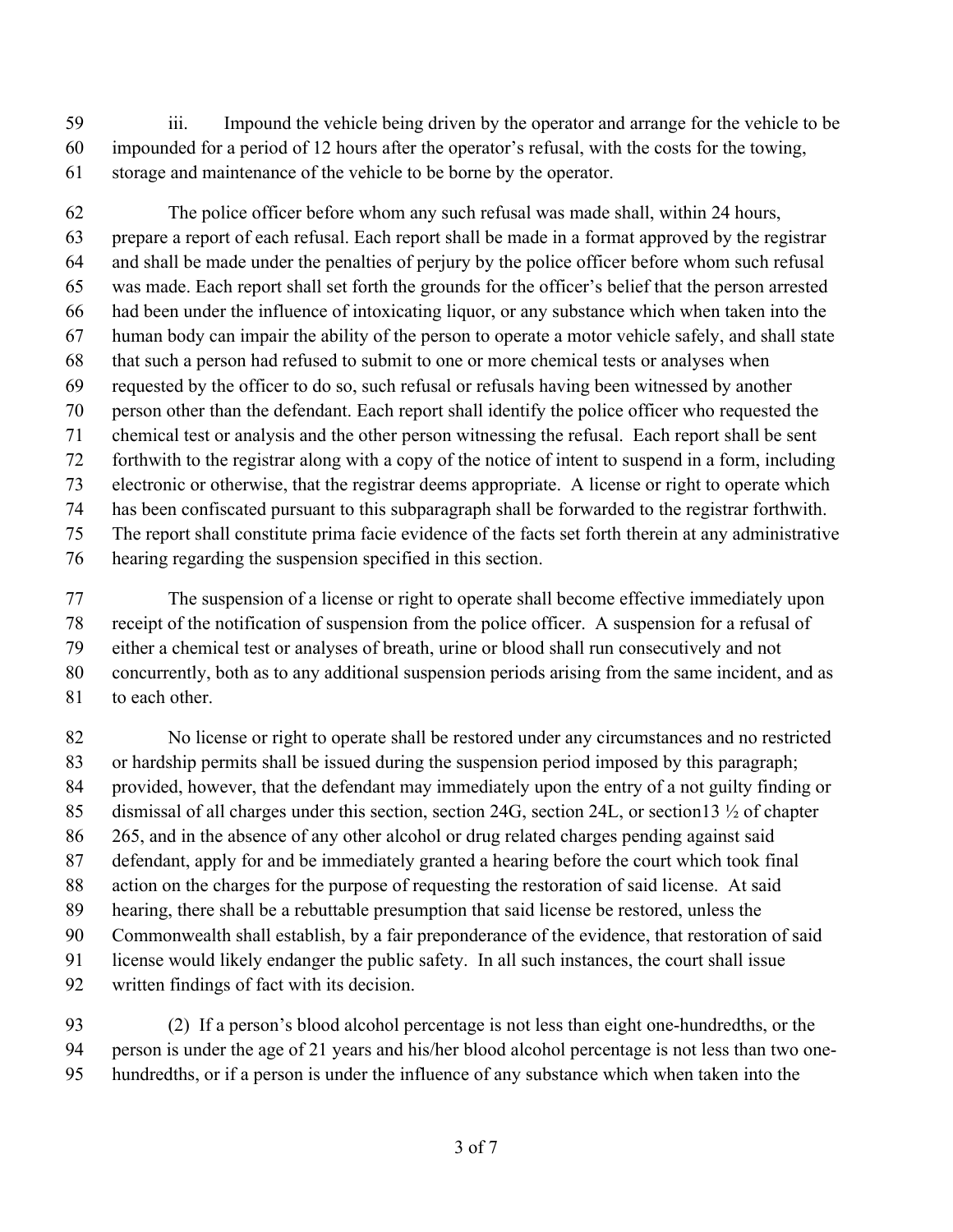human body can impair the ability of the person to operate a motor vehicle safely, such police officer shall do the following:

 i. Immediately and on behalf of the registrar take custody of such person's drivers' license or permit issued by the Commonwealth:

100 ii. Provide to each person who refuses the test, on behalf of the registrar, a written notification of suspension, in a format approved by the registrar; and

 iii. Immediately report action taken under this paragraph to the registrar. Each report shall be made in a format approved by the registrar and shall be made under the penalties of perjury by the police officer. Each report shall set forth the grounds for the officer's belief that the person arrested has been operating a motor vehicle on any way or place while under the influence of intoxicating liquor, or of any substance which when taken into the human body can impair the ability of the person to operate a motor vehicle safely, and that the person's blood alcohol percentage was not less than .08 or that the person was under the influence of any substance which when taken into the human body can impair the ability of the person to operate a motor vehicle safely, or that the person was under the age of 21 years at the time of the arrest and whose blood alcohol percentage was not less than .02. The report shall indicate that the person was administered one or more tests or analyses, that the operator administering the tests or analyses was trained and certified in the administration of the tests or analyses, that the test or tests were performed in accordance with the regulations and standards promulgated by the secretary of public safety, that the equipment used for the test or tests was regularly serviced and maintained and that the person administering the test or tests had every reason to believe the equipment was functioning properly at the time the test or tests were administered. Each report shall be sent forthwith to the registrar along with a copy of the notice of intent to suspend, in a form, including electronic or otherwise, that the registrar deems appropriate. A license or right to operate confiscated under this clause shall be forwarded to the registrar forthwith.

 The license suspension shall become effective immediately upon receipt by the offender of the notice of intent to suspend from a police officer. The license to operate a motor vehicle shall remain suspended until the disposition of the offense for which the person is being prosecuted, but in no event shall such suspension pursuant to this subparagraph exceed 30 days.

 In any instance where a defendant is under the age of 21 years and such evidence is that the percentage, by weight, of alcohol in the defendant's blood is two one-hundredths or greater, and upon the failure of any police officer pursuant to this subparagraph to suspend or take custody of the driver's license or permit issued by the Commonwealth, and, in the absence of a complaint alleging a violation of paragraph (a) of subdivision (1) or a violation of section 24G or 24L, the registrar shall administratively suspend the defendant's license or right to operate a motor vehicle upon receipt of a report from the police officer who administered such chemical test or analysis of the defendant's blood pursuant to subparagraph (1). Each such report shall be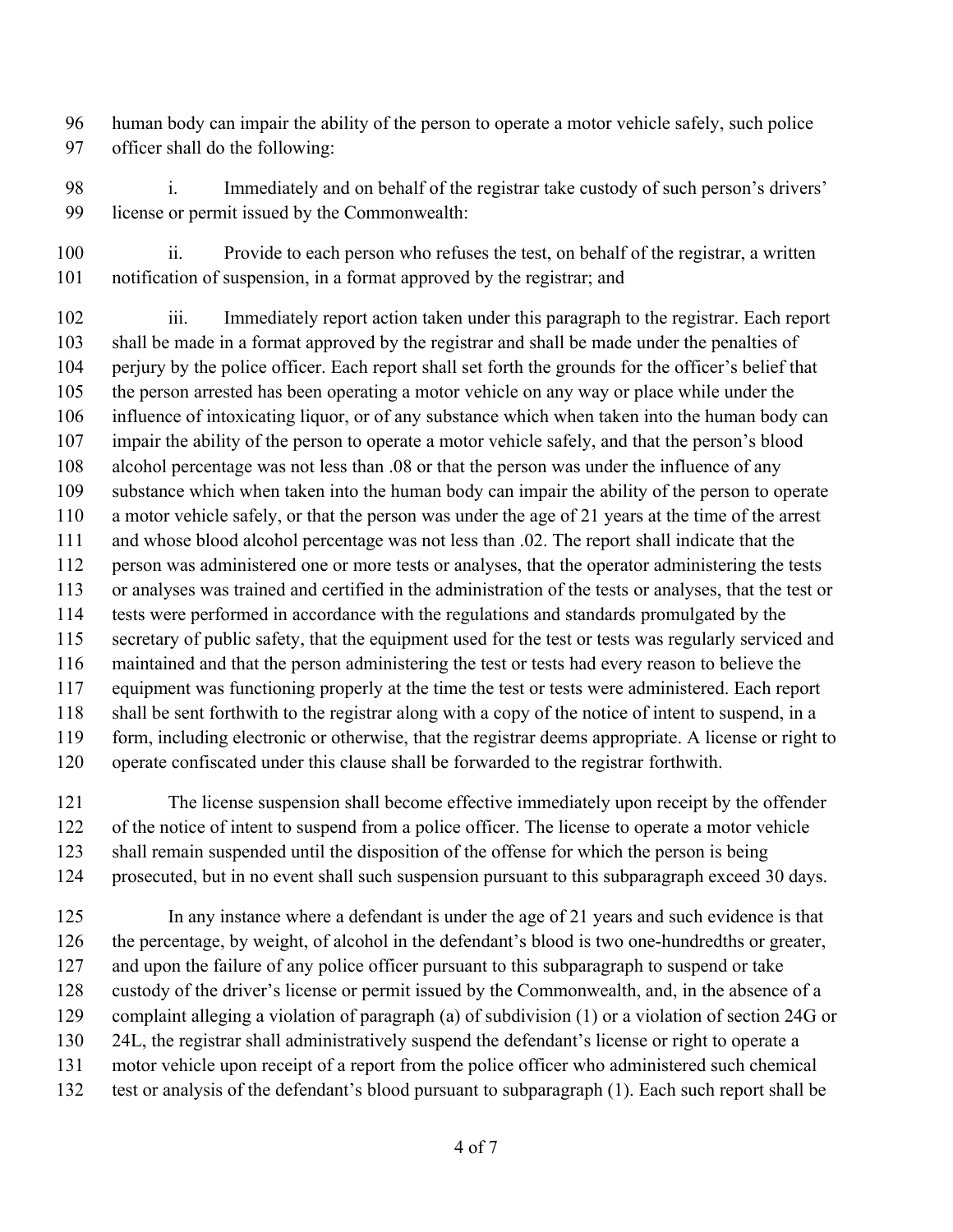made on a form approved by the registrar and shall be sworn to under the penalties of perjury by such police officer. Each such report shall set forth the grounds for the officer's belief that the person arrested had been operating a motor vehicle on a way or place while under the influence of intoxicating liquor and that such person was under the age of 21 years at the time of the arrest and whose blood alcohol percentage was two one-hundredths or greater. Such report shall also state that the person was administered such a test or analysis, that the operator administering the test or analysis was trained and certified in the administration of such test, that the test was 140 performed in accordance with the regulation and standards promulgated by the secretary of public safety, that the equipment used for such test was regularly service and maintained, and the person administering the test had every reason to believe that the equipment was functioning properly at the time the test was administered. Each such report shall be endorsed by the police chief as defined in section 1 of chapter 90C, or by the person authorized by him, and shall be sent to the registrar along with the confiscated license or permit not later than ten days from the date that such chemical test or analysis of the defendant's blood was administered. The license to operate a motor vehicle shall thereupon be suspended in accordance with section 24P.

 (g) Any person whose license, permit or right to operate has been suspended under subparagraph (1) of paragraph (f) shall, within fifteen days of suspension, be entitled to a hearing before the registrar which shall be limited to the following issues: (i) did the police officer have reasonable grounds to believe that such person had been operating a motor vehicle while under the influence of intoxicating liquor, or of any substance which when taken into the human body can impair the ability of the person to operate a motor vehicle safely, upon any way or in any place to which members of the public have a right of access or upon any way to which members of the public have a right of access as invitees or licensees, (ii) was such person placed under arrest, and (iii) did such person refuse to submit to such tests or analyses. If, after such hearing, the registrar finds on any one of the said issues in the negative, the registrar shall forthwith reinstate such license, permit or right to operate. The registrar shall create and preserve a record at said hearing for judicial review. Within thirty days of the issuance of the final determination by the registrar following a hearing under this paragraph, a person aggrieved by the determination shall have the right to file a petition in the district court for the judicial district in which the offense occurred for judicial review. The filing of a petition for judicial review shall not stay the revocation of suspension. The filing of a petition for judicial review shall be had as soon as possible following the submission of said request, but not later than thirty days following the submission thereof. Review by the court shall be on the record established at the hearing before the registrar. If the court finds that the department exceeded its constitutional or statutory authority, made an erroneous interpretation of the law, acted in an arbitrary and capricious manner, or made a determination which is unsupported by the evidence in the record, the court may reverse the registrar's determination.

 Any person whose license or right to operate has been suspended pursuant to subparagraph (2) of paragraph (f) on the basis of chemical analysis of his breath, urine or blood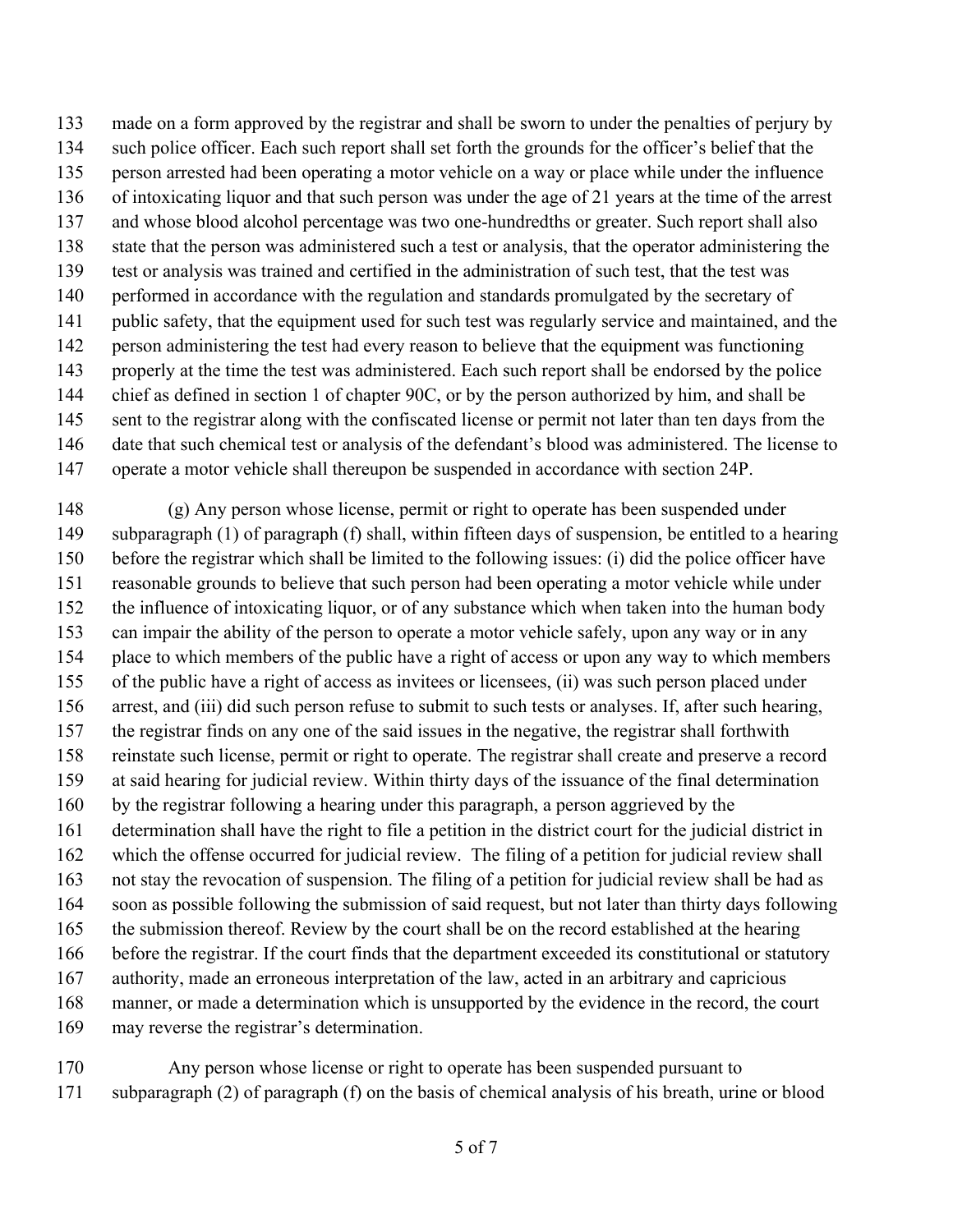may within ten days of such suspension request a hearing and upon such request shall be entitled

- to a hearing before the court in which the underlying charges are pending or if the individual is
- under the age of 21years and there are no pending charges , in the district court having
- jurisdiction where the arrest occurred, which hearing shall be limited to the following issue;
- whether a blood test administered pursuant to paragraph (e) within a reasonable period of time
- after such chemical analysis of his/her breath, shows that the percentage by weight, of alcohol in
- such person's blood was less than eight one-hundredths or, relative to such person under the age of 21 years was less than two one-hundredths, if the court finds that such a blood test shows that
- such percentage was less than eight one hundredths or, relative to such person under the age of
- 21years, that such percentage was less than two hundredth's, the court shall restore such person's
- license, permit or right to operate and shall direct the prosecuting officer to forthwith notify the
- criminal history systems board and the registrar of such restoration.
- Section 3.Section 24 (e) of Chapter 90 of the General Laws is hereby amended by striking the subsection in its entirety and replacing it with the following paragraph:

 (e) In any prosecution for a violation of paragraph (a), evidence of the percentage, by weight, of alcohol in the defendant's blood at the time of the alleged offense, or evidence of the presence of any substance which when taken into the human body can impair the ability of the person to operate a motor vehicle safely, as shown by chemical test or analysis of his/her blood or as indicated by a chemical test or analysis of his/her breath, shall be admissible and deemed relevant to the determination of the question of whether such defendant was at such time under the influence of intoxicating liquor, or any substance which when taken into the human body can impair the ability of the person to operate a motor vehicle safely, provided, however, that if such test or analysis was made by or at the direction of a police officer, it was made with the consent of the defendant, the results thereof were made available to him/her upon his/her request and the defendant was afforded a reasonable opportunity, at his/her request and at his/her expense, to have another such test or analysis made by a person or physician selected by him/her; and provided further, that blood shall not be withdrawn from any party for the purpose of such test or analysis except by a physician, registered nurse or certified medical technician. Evidence that the defendant failed or refused to consent to such a test or analysis shall not be admissible against him/her in a civil or criminal proceeding, but shall be admissible in any action taken by the registrar under paragraph (f) or in any proceedings provided for in section 24N. In the case of a test for the presence of alcohol, if such evidence is that such percentage was five one-hundredths or less, there shall be a permissible inference that such defendant was not under the influence of intoxicating liquor, and he/she shall be released from custody forthwith, but the officer who placed him/her under arrest shall not be liable for false arrest if such police officer had reasonable grounds to believe that the person arrested had been operating a motor vehicle upon any such way or place while under the influence of intoxicating liquor; provided however, that in an instance where a defendant is under the age of 21years and such evidence is that the percentage, by weight, of alcohol in the defendant's blood is two one-hundredths greater, the